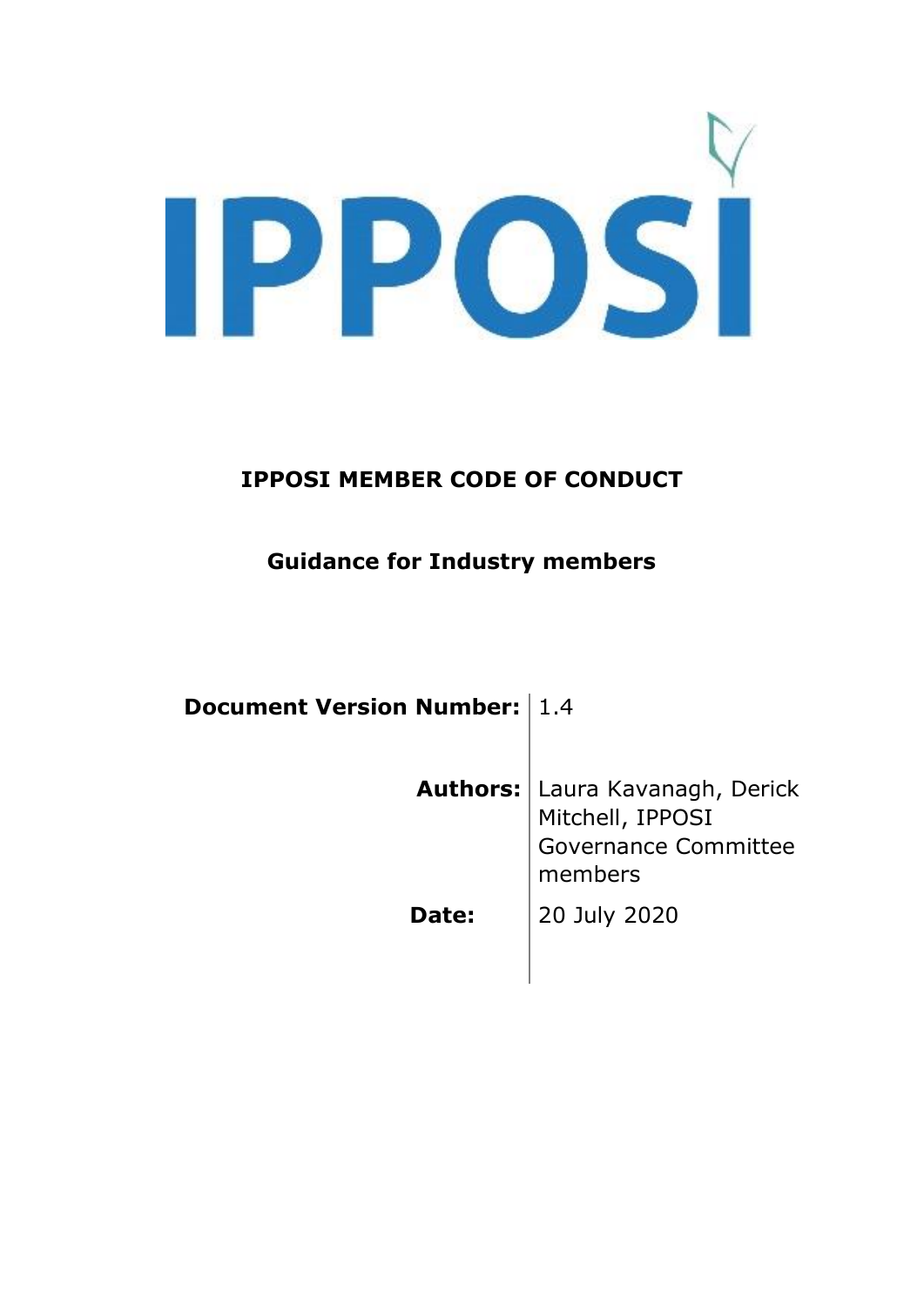The purpose of this code of conduct is to formally and publicly underline the standards which IPPOSI expects from its industry members. This is designed to promote trust and increase confidence between stakeholders (patients, science and industry) who traditionally operate in distinct arenas with different motivations and agendas.

The intention of this IPPOSI code is to ensure that IPPOSI patient members can participate in IPPOSI activities as 'protected partners' ensuring that their organisation/personal impartiality and independence is protected.

The code is also designed to promote transparency and accountability among the various stakeholders which make up the IPPOSI membership.

The code identifies six key principles, from which a number of specific provisions are drawn.

This IPPOSI code was approved by the IPPOSI Governance Committee on 25 May 2020, and entered into effect on IPPOSI Board approval in June 2020. It will be revised every four years, prior to the adoption of the next IPPOSI strategic plan. The code is not exhaustive or exclusive, and ad hoc additions may be required.

The code was circulated to all existing IPPOSI industry members in early 2020, and will be shared with all new or prospective industry members as the need arises.

If the code contradicts any legislation or codes of conduct/practice by which any IPPOSI industry member is already bound, this element of the code should be disregarded.

### **Scope of this code**

The code applies to all IPPOSI industry members, including large pharmaceutical, bio-tech, diagnostic, medical device companies, technology, genomic companies and individual industry consultants and agencies.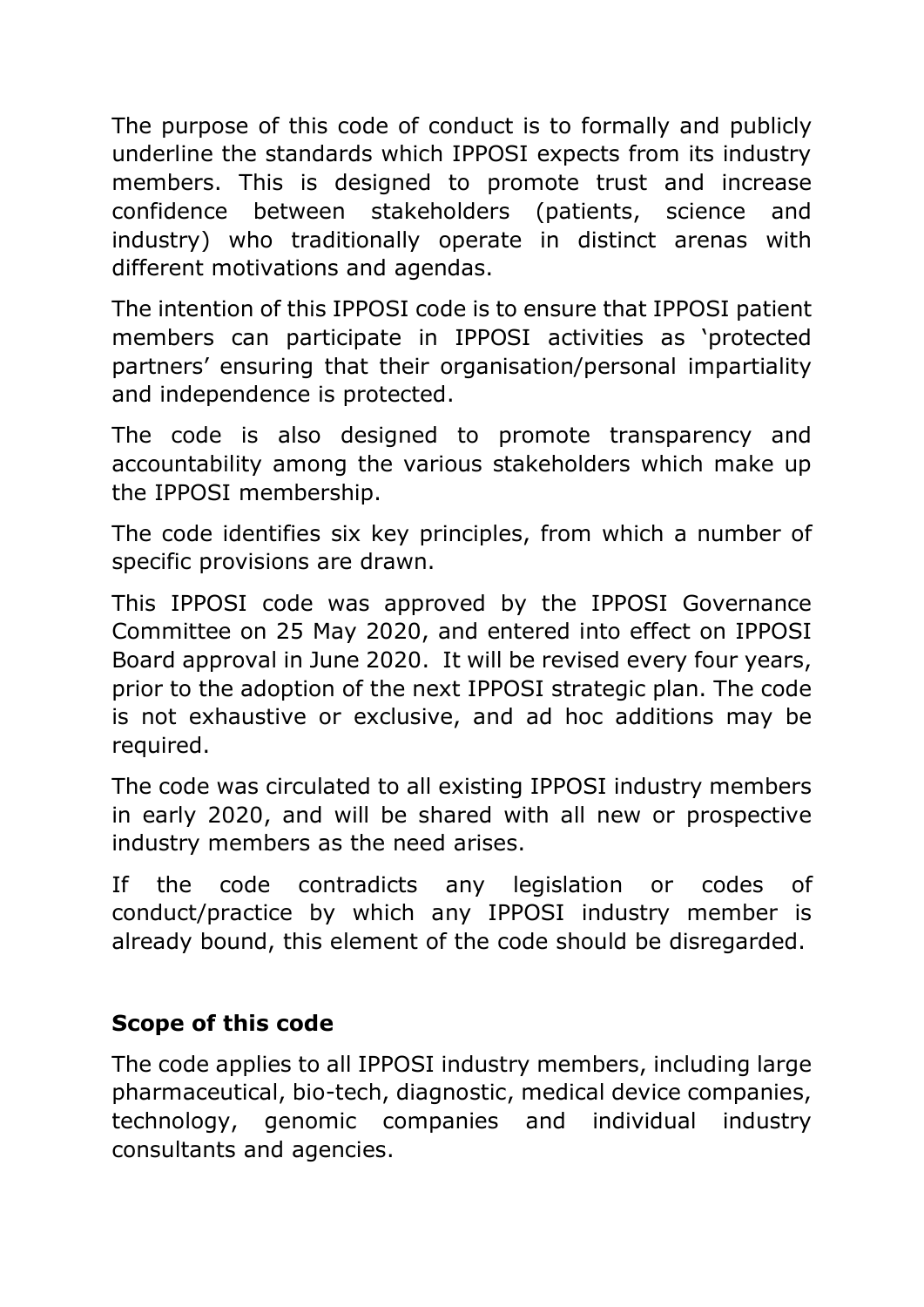# **Benefits of IPPOSI membership for industry**

The benefits to IPPOSI membership for industry are below:

- Access to an informed, **like-minded community** interested in partnering around patient education and patient involvement
- Opportunities to participate in **multi-stakeholder discussions** on health innovation and research topics
- Access to health innovation and health research **updates and information** via the IPPOSI newsletter
- Opportunities to **co-create positions** via IPPOSI policy working groups and initiatives to address health innovation and health research challenges
- Access to a **network** of health innovation and health research experts available for speaking engagements, workshops and events
- Opportunities to **sponsor** recognised, professional patient education/engagement initiatives, such as the IPPOSI patient education programme.

To promote partnership working and open and transparent dialogue between members, IPPOSI will:

- Distribute the IPPOSI monthly newsletter with our patientled perspective on Irish and EU-level health developments, and policy documents/publications to industry members.
- Extend invitations to industry members to engage in evidence-based discussions on current Irish and EU health policy issues with our patient and scientific members.
- Speak or attend industry member events, on request, to outline IPPOSI's position on one or more of its policy priority areas.
- Host an annual conference for members (including industry members) to reflect on the ongoing challenges and to strategise for the coming year.

For more information visit https://www.ipposi.ie/about-us/whyjoin-ipposi/industry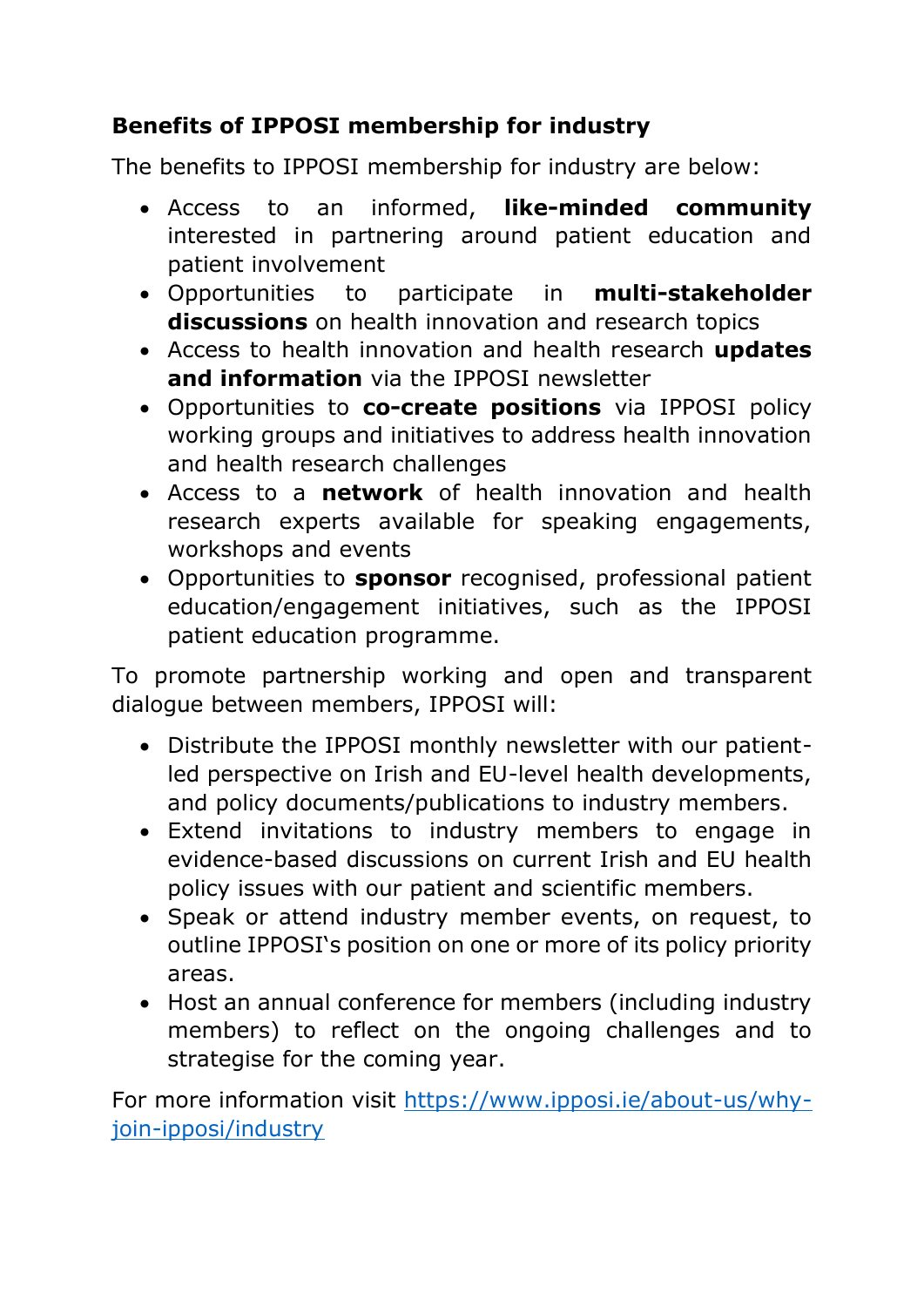### **Principles informing this code**

*Patients as partners*: IPPOSI is patient-led in all that we do and our work must reflect the needs, values and preferences of patients and their representative groups in Ireland. Issues and topics that are common to our patient members dictate our direction of travel. Issues which do not interest our patient members or do not reap any benefits for our patient members are not pursued.

*Consensus:* IPPOSI is a partnership of patients, science & industry. We operate in the space where the common interests of these three groups converge. Our strategic goals and our policy positions are based on where consensus can be found. We will not tolerate any efforts to negatively influence or coerce other members.

*Partnership*: IPPOSI believes that patients are equal and valued partners. We encourage our industry to call out poor practices and that you oppose in the strongest terms any displays of tokenism or paternalism.

*Leadership*: IPPOSI seeks to drive innovation in healthcare. We want our industry members to be involved in patient education and patient engagement. We ask that you challenge the way you currently do business and look to adopt new ways of working which will help IPPOSI develop and implement continuously improving, high-quality and compassionate health solutions.

*Transparency:* IPPOSI believes in open and honest communication between members. Where differences are encountered, debate should be cultivated. Where mistakes are made, reparations should be found. We require our industry members to be up front in declaring their interests and in disclosing any conflicts.

*Evidence-based*: IPPOSI supports evidence-based policy and decision-making. We ask that you represent only the facts, avoiding individual company positions, and bearing in mind that many of the issues we address are complex and often controversial. Misinformation is not helpful.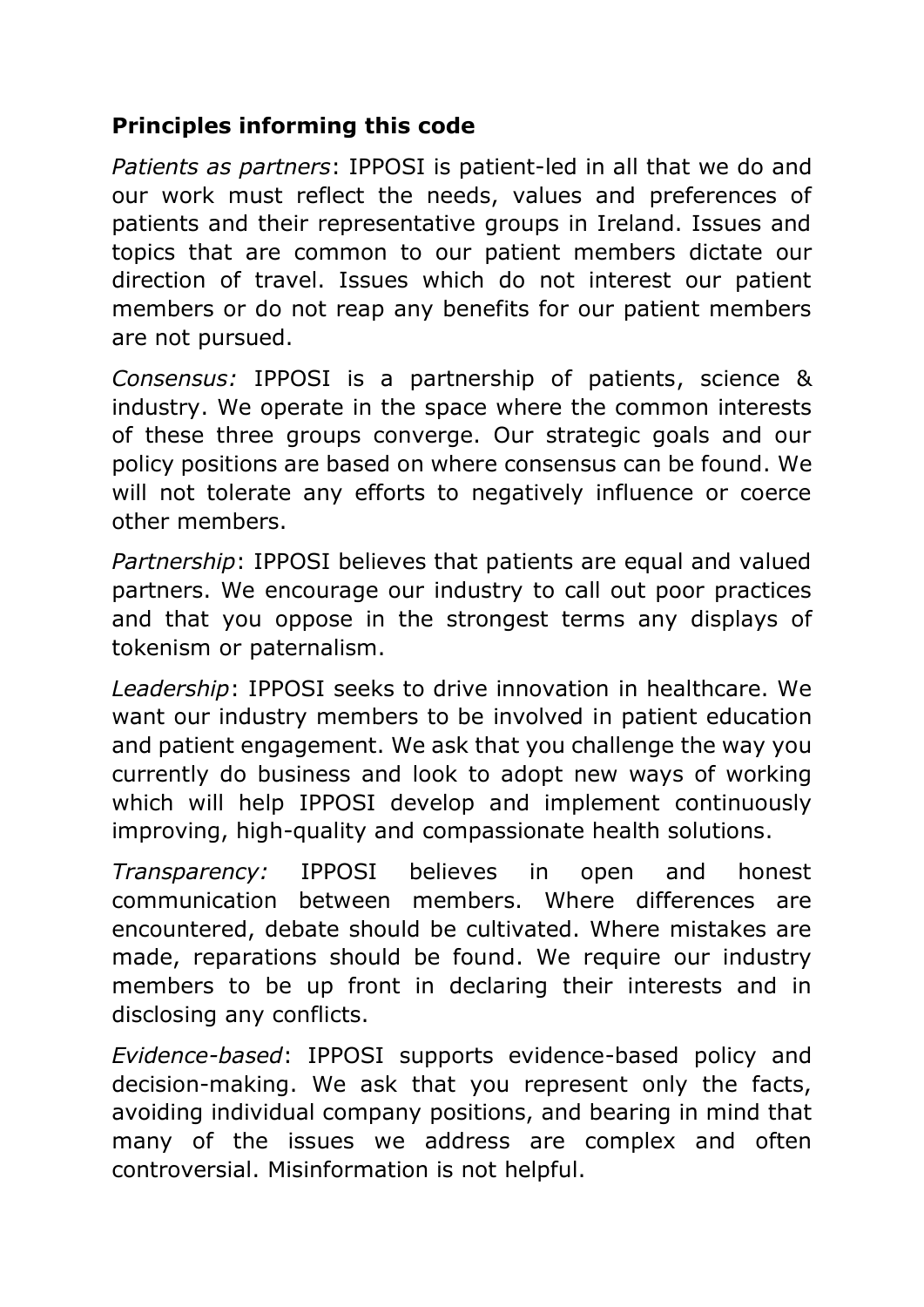### **Interacting with patient members and other members**

IPPOSI industry members must NEVER seek to promote a particular product(s) or treatment(s) to other IPPOSI members. Industry members should never offer medical advice to other IPPOSI members. Industry members found in violation will have their membership immediately reviewed by the IPPOSI Board.

Industry members should be mindful that IPPOSI operates within the general health innovation and health research space. IPPOSI does not represent the interests of specific disease or condition communities.

All interactions between industry members and other IPPOSI members must be based on the principles of respect, integrity and honesty.

Industry members should recognise the heterogeneity of the Irish patient community and seek to consult under-represented, hard-to-reach and vulnerable patient communities.

Industry members should be mindful of the way they communicate, avoiding acronyms, unpacking terminology and using accessible language.

All industry members must raise any safety or safeguarding concerns with the relevant authorities.

All industry members must respect the requirements of the General Data Protection Regulation.

Industry members must present all requests to consult with the EUPATI National Platform in Ireland and the graduates of the EUPATI and IPPOSI Patient Education Programmes to the Chair and Vice-Chair of the Platform and the IPPOSI Chief Executive Officer.

#### **Communication with patient members + other members**

All use of the IPPOSI logo should be approved by a relevant member of the IPPOSI Executive. Industry members found in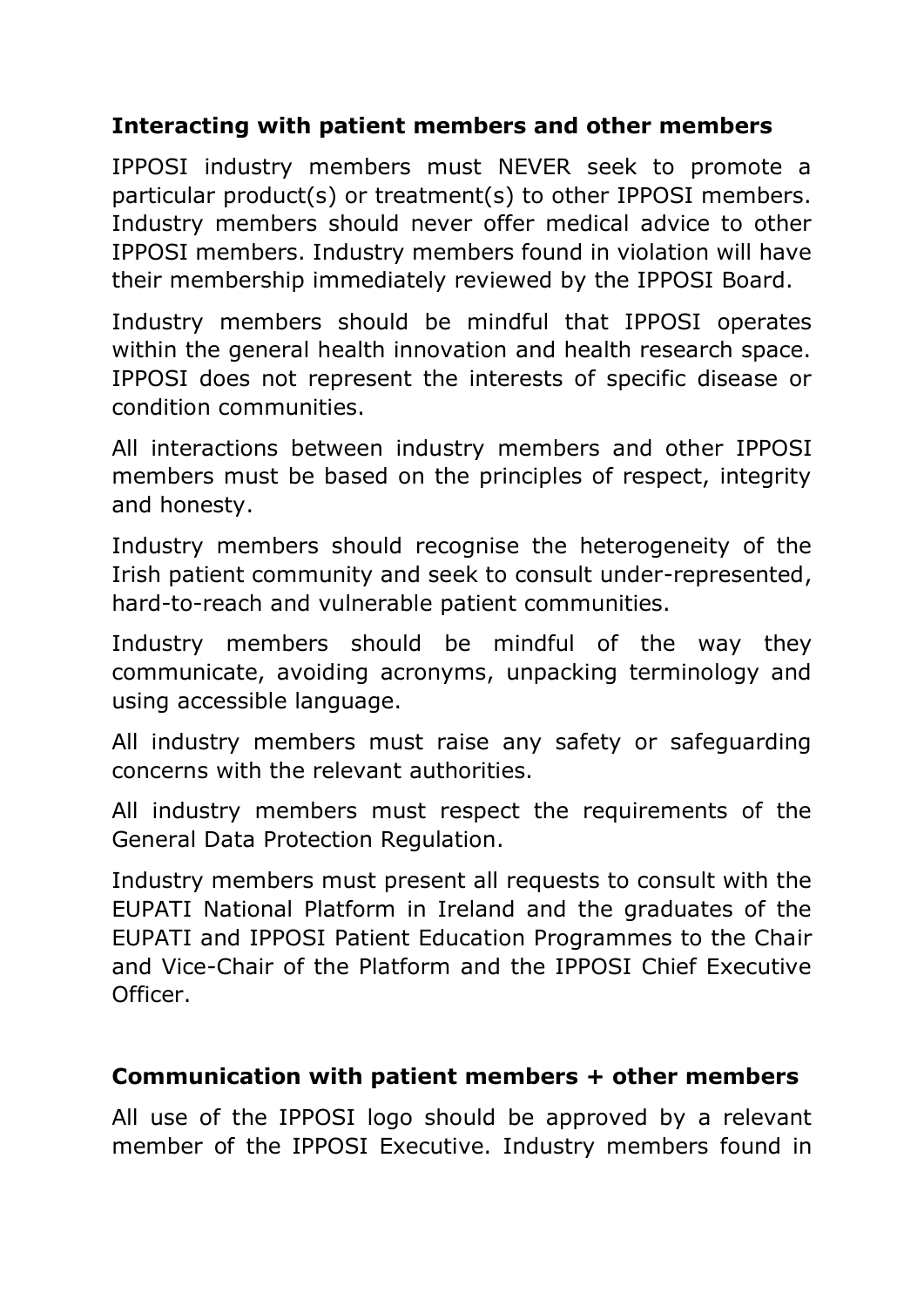violation of the IPPOSI Communications Policy will have their membership reviewed by the IPPOSI Board.

All external communication quoting IPPOSI or an IPPOSI patient member must be agreed between the industry partner and the individual or organisation. Under no circumstances should an industry member quote a patient member without their explicit consent. Industry members found in violation will have their membership reviewed by the IPPOSI Board.

Industry members should use social media responsibly and appropriately at IPPOSI events and in relation to other IPPOSI members.

## **Declarations and conflicts of interest**

IPPOSI industry members must complete and keep updated a declaration of interests. Any conflicts should be disclosed in full within this declaration. Industry members found in violation will have their membership reviewed by the IPPOSI Board.

IPPOSI industry members in Board positions should exclude themselves from decision-making where a conflict arises. Industry members found in violation will have their membership reviewed by the IPPOSI Board.

Where an IPPOSI industry member is an affiliate, associate or subsidiary of another IPPOSI industry member (either in Ireland or elsewhere), both industry members must make declarations to this effect.

## **Misconduct and breaches of this code**

IPPOSI industry members should familiarise their colleagues with this code to minimise any breaches of behaviour.

If an industry member believes themselves to be in breach of this code, we ask that you acknowledge your concerns and address them to the IPPOSI Chief Executive Officer, who will in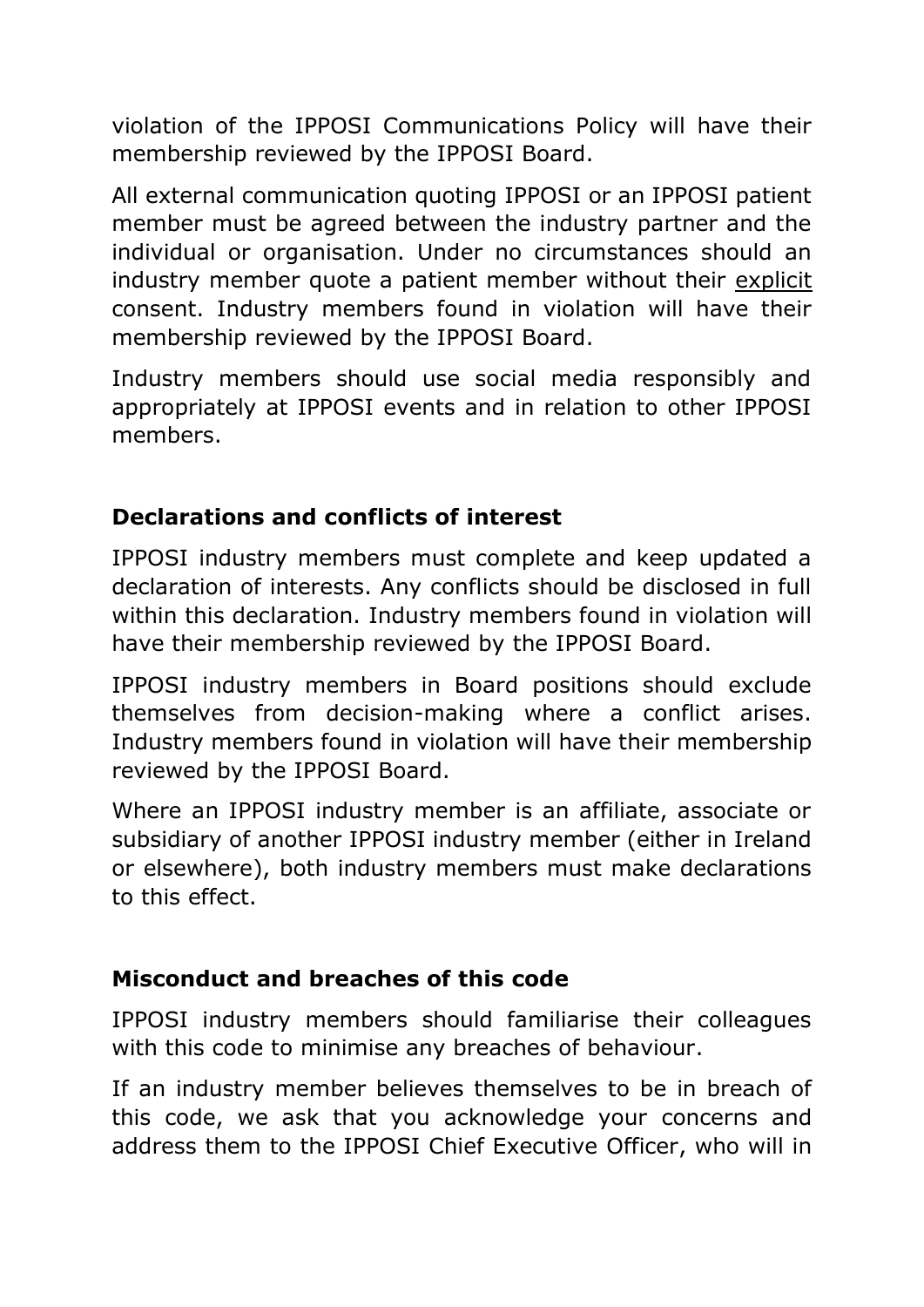turn consult the IPPOSI Board. Disclosure will be dealt with confidentially and professionally.

### **Useful resources**

- IPHA Code of Practice for the [Pharmaceutical](https://www.ipha.ie/getattachment/About-Us/Our-Role/Codes-of-Practice/IPHA-Code-of-Practice-for-the-Pharma-Industry_V8-4_effective-01-02-19.pdf.aspx) Industry
- IPHA Code of [Advertising](https://www.ipha.ie/getattachment/About-Us/Our-Role/Codes-of-Practice/IPHA-Code-of-Standards-Version-5-2-July-2017-(2).pdf.aspx) Standards for the Consumer [Healthcare](https://www.ipha.ie/getattachment/About-Us/Our-Role/Codes-of-Practice/IPHA-Code-of-Standards-Version-5-2-July-2017-(2).pdf.aspx) Industry
- [EFPIA Code of Practice](https://www.efpia.eu/media/413022/efpia-code-2019.pdf)
- EUPATI [Guidance](https://www.eupati.eu/patient-involvement/guidance-for-patient-involvement-in-industry-led-medicines-rd/) for patient involvement in industry-led medicines R&D

### **CORE PRINCIPLES IN RELATION TO INDUSTRY SPONSORSHIP**

A stated benefit of IPPOSI industry membership is the opportunity to **sponsor** recognised, professional patient education/engagement initiatives, such as the IPPOSI patient education programme.

This sponsorship is considered separate to the IPPOSI industry membership fee and is in the form of a funding partnership.

In order to make these funding partnerships work in practice, to ensure the integrity of both the sponsoring company and IPPOSI is maintained, and to demonstrate to other stakeholders that our relationships are absolutely scrupulous, the following key principles underpin our acceptance of sponsorship funding.

*Independence:* IPPOSI will maintain at all times an independent and strong patient-led voice on behalf of its member organisations. The potential effect of IPPOSI positions on sponsoring companies will never be a relevant factor in IPPOSI's policy development and decision-making process.

*Mutual Respect:* IPPOSI and our sponsoring companies undertake to cooperate on a basis of mutual respect as fellow stakeholders in healthcare systems and delivery.

*Unconditional:* Funding received by IPPOSI for aspects of our operational programme to fulfil our vision and mission should be unconditional in nature.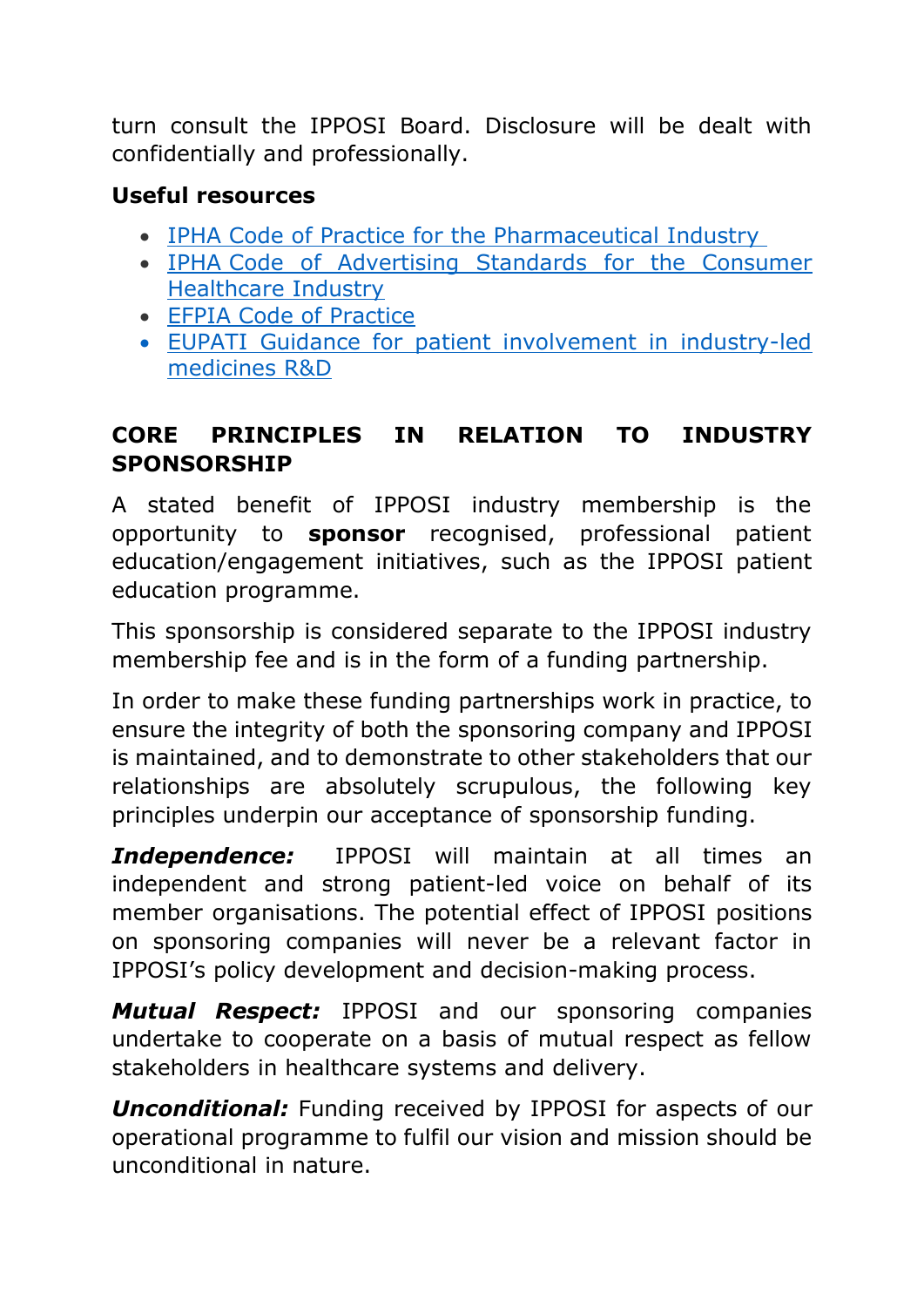IPPOSI may also require co-financing in the form of unconditional funding from sponsoring companies to lead and/or cooperate in specific projects funded by the Health Service Executive, the Dept. of Health, the Health Research Board, the European Commission and other public/ private sources.

*Sustainable:* Sponsoring companies should, wherever possible, provide a long term funding commitment supported by a written agreement. The funding support may also be allocated to building reasonable reserves for IPPOSI to ensure the sustainability of the organisation.

Where a company knows that they will no longer be a member of IPPOSI they should inform IPPOSI at the earliest opportunity. Where notification is not received, IPPOSI will expect membership to roll from year to year.

*No single company or governmental source:* IPPOSI events should be supported with an unrestricted grant from more than one sponsoring company, or from a company in partnership with another public or private funder. IPPOSI will ensure that the funding received from one single sponsoring company will be proportional to the overall budget and reflect our commitment to diversity of funding sources. The content of such events should be developed by an independent IPPOSI working group of members established for that purpose.

*Transparency:* A written agreement between the sponsoring company and IPPOSI outlines the nature and amount of the funding and the period covered. IPPOSI will acknowledge sponsoring companies on relevant publications linked to an event. The amount of funding received, and the sources, are included in the IPPOSI Annual Report and published separately on the IPPOSI website within one month of the Annual Audited Accounts being approved by the Annual General Meeting of the following year.

*Governance and ethics:* IPPOSI will apply the IPHA Code of Good Practice on working with patients' organisations in relation